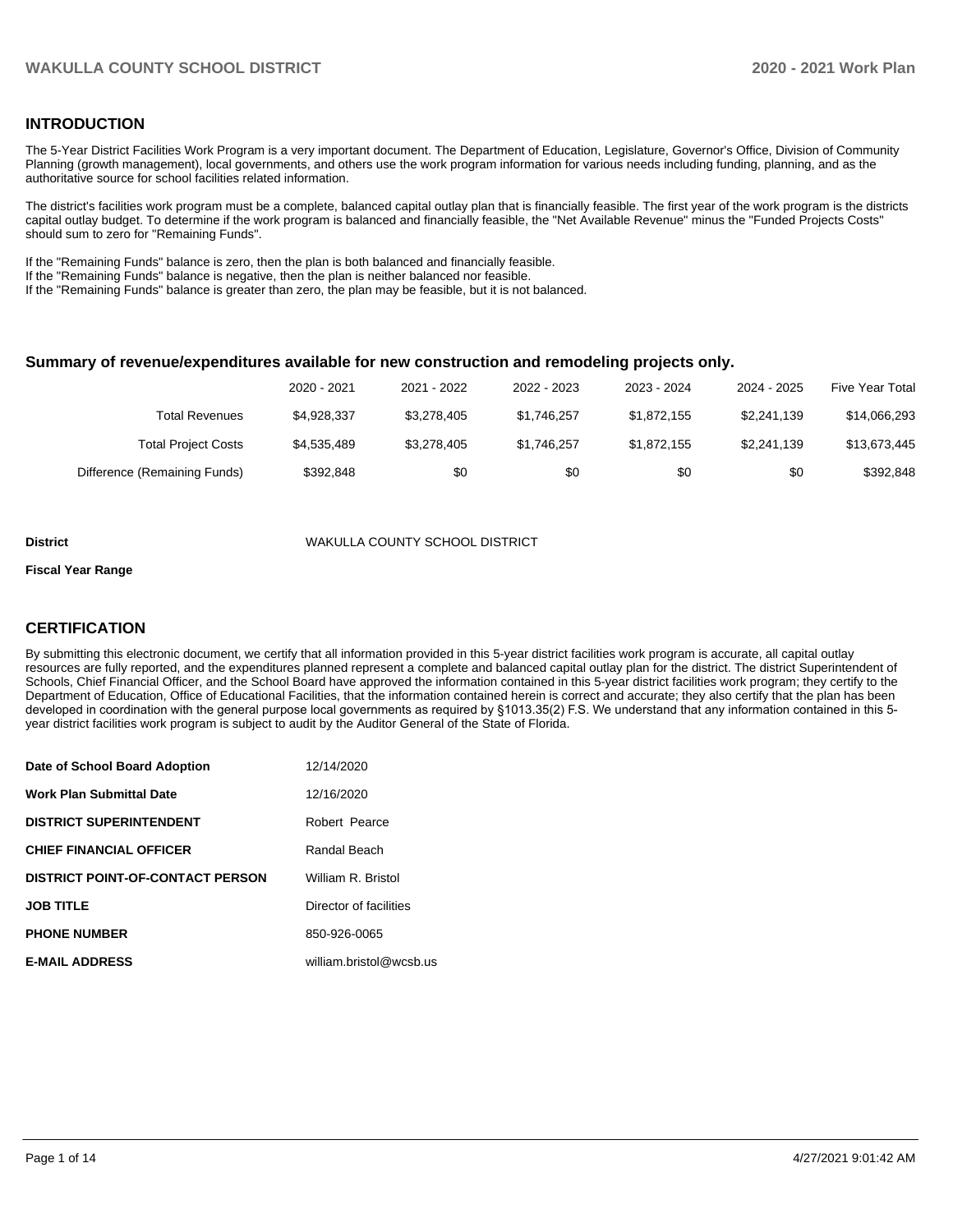# **Expenditures**

#### **Expenditure for Maintenance, Repair and Renovation from 1.50-Mills and PECO**

Annually, prior to the adoption of the district school budget, each school board must prepare a tentative district facilities work program that includes a schedule of major repair and renovation projects necessary to maintain the educational and ancillary facilities of the district.

| Item                                             | 2020 - 2021<br><b>Actual Budget</b> | 2021 - 2022<br>Projected | 2022 - 2023<br>Projected | 2023 - 2024<br>Projected | 2024 - 2025<br>Projected | <b>Total</b> |
|--------------------------------------------------|-------------------------------------|--------------------------|--------------------------|--------------------------|--------------------------|--------------|
| <b>HVAC</b>                                      | \$0                                 | \$0                      | \$0                      | \$0                      | \$0                      | \$0          |
| Locations: No Locations for this expenditure.    |                                     |                          |                          |                          |                          |              |
| Flooring                                         | \$0                                 | \$0                      | \$0                      | \$0                      | \$0                      | \$0          |
| Locations: No Locations for this expenditure.    |                                     |                          |                          |                          |                          |              |
| Roofing                                          | \$0                                 | \$0                      | \$0                      | \$0                      | \$0                      | \$0          |
| Locations: No Locations for this expenditure.    |                                     |                          |                          |                          |                          |              |
| Safety to Life                                   | \$0                                 | \$0                      | \$0                      | \$0                      | \$0                      | \$0          |
| No Locations for this expenditure.<br>Locations: |                                     |                          |                          |                          |                          |              |
| Fencing                                          | $$0$$                               | \$0                      | \$0                      | \$0                      | \$0                      | \$0          |
| Locations: No Locations for this expenditure.    |                                     |                          |                          |                          |                          |              |
| Parking                                          | \$0                                 | \$0                      | \$0                      | \$0                      | \$0                      | \$0          |
| Locations: No Locations for this expenditure.    |                                     |                          |                          |                          |                          |              |
| Electrical                                       | \$0                                 | \$0                      | \$0                      | \$0                      | \$0                      | \$0          |
| Locations: No Locations for this expenditure.    |                                     |                          |                          |                          |                          |              |
| Fire Alarm                                       | \$0                                 | \$0                      | \$0                      | \$0                      | \$0                      | \$0          |
| Locations: No Locations for this expenditure.    |                                     |                          |                          |                          |                          |              |
| Telephone/Intercom System                        | \$0                                 | \$0                      | \$0                      | \$0                      | \$0                      | \$0          |
| Locations: No Locations for this expenditure.    |                                     |                          |                          |                          |                          |              |
| <b>Closed Circuit Television</b>                 | \$0                                 | \$0                      | \$0                      | \$0                      | \$0                      | \$0          |
| Locations: No Locations for this expenditure.    |                                     |                          |                          |                          |                          |              |
| Paint                                            | \$0                                 | \$0                      | \$0                      | \$0                      | \$0                      | \$0          |
| Locations: No Locations for this expenditure.    |                                     |                          |                          |                          |                          |              |
| Maintenance/Repair                               | \$0                                 | \$0                      | \$0                      | \$0                      | \$0                      | \$0          |
| Locations: No Locations for this expenditure.    |                                     |                          |                          |                          |                          |              |
| <b>Sub Total:</b>                                | \$0                                 | \$0                      | \$0                      | \$0                      | \$0                      | \$0          |
|                                                  |                                     |                          |                          |                          |                          |              |
| <b>PECO Maintenance Expenditures</b>             | \$0 <sub>l</sub>                    | \$0                      | \$0]                     | \$0                      | \$0                      | \$0          |

**1.50 Mill Sub Total:** \$0 \$0 \$0 \$0 \$0 \$0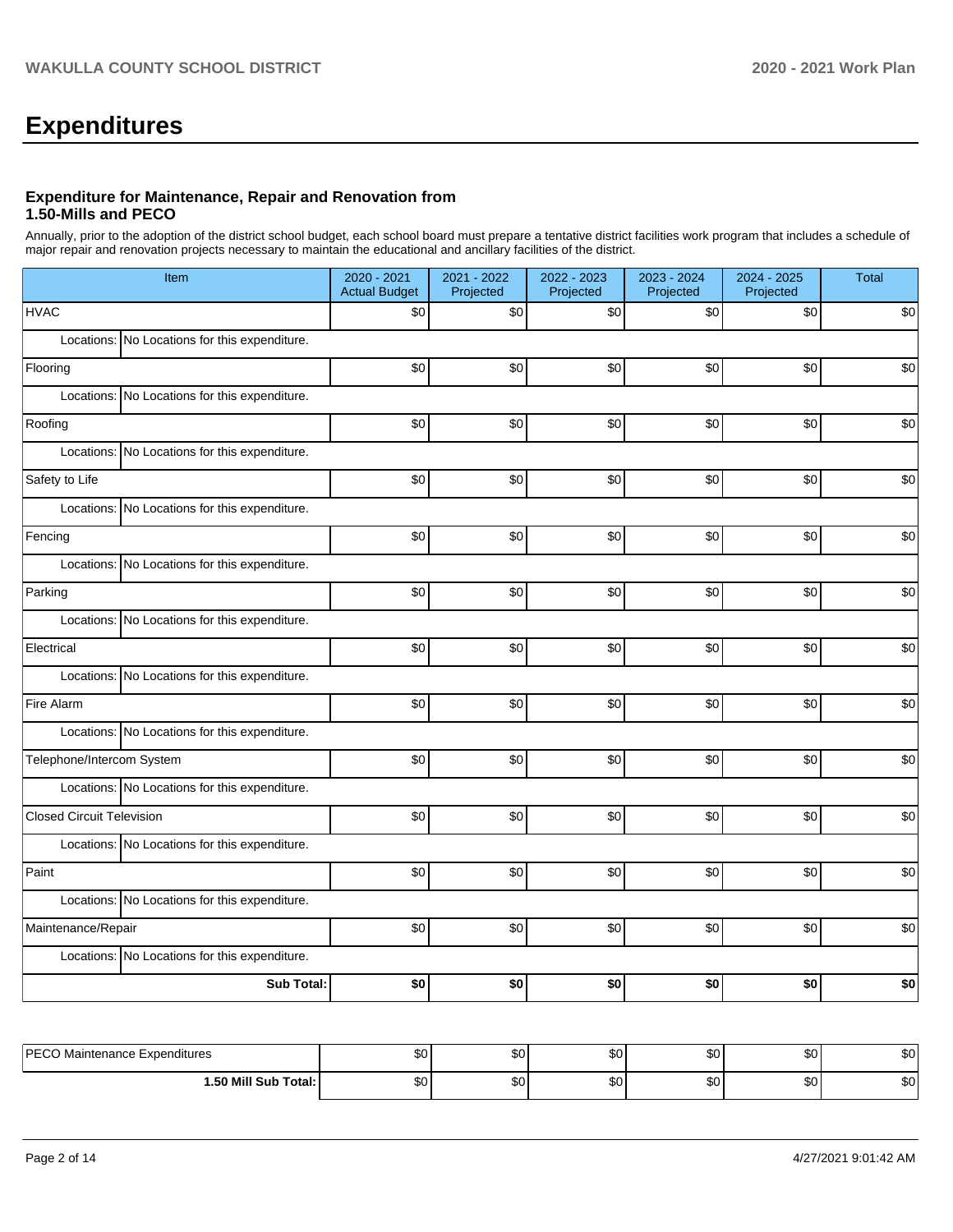No items have been specified.

| Total: | \$0 | SO I | . .<br>. | <b>SO</b> | <u>та</u><br>ъU | 50. |
|--------|-----|------|----------|-----------|-----------------|-----|
|        |     |      |          |           |                 |     |

#### **Local 1.50 Mill Expenditure For Maintenance, Repair and Renovation**

Anticipated expenditures expected from local funding sources over the years covered by the current work plan.

| Item                                                         | 2020 - 2021<br><b>Actual Budget</b> | 2021 - 2022<br>Projected | 2022 - 2023<br>Projected | 2023 - 2024<br>Projected | 2024 - 2025<br>Projected | <b>Total</b> |
|--------------------------------------------------------------|-------------------------------------|--------------------------|--------------------------|--------------------------|--------------------------|--------------|
| Remaining Maint and Repair from 1.5 Mills                    | \$0                                 | \$0                      | \$0                      | \$0                      | \$0                      | \$0          |
| Maintenance/Repair Salaries                                  | \$760,000                           | \$770,000                | \$780,000                | \$790,000                | \$800,000                | \$3,900,000  |
| <b>School Bus Purchases</b>                                  | \$0                                 | \$0                      | \$0                      | \$0                      | \$0                      | \$0          |
| <b>Other Vehicle Purchases</b>                               | \$0                                 | \$30,000                 | \$30,000                 | \$30,000                 | \$0                      | \$90,000     |
| Capital Outlay Equipment                                     | \$0                                 | \$0                      | \$0                      | \$0                      | \$0                      | \$0          |
| Rent/Lease Payments                                          | \$36,749                            | \$36,749                 | \$36,749                 | \$36,749                 | \$36,749                 | \$183,745    |
| <b>COP Debt Service</b>                                      | \$0                                 | \$0                      | \$0                      | \$0                      | \$0                      | \$0          |
| Rent/Lease Relocatables                                      | \$46,200                            | \$46,200                 | \$46,200                 | \$46,200                 | \$46,200                 | \$231,000    |
| <b>Environmental Problems</b>                                | \$0                                 | \$0                      | \$0                      | \$0                      | \$0                      | \$0          |
| s.1011.14 Debt Service                                       | \$200,130                           | \$200,130                | \$200,130                | \$200,130                | \$0                      | \$800,520    |
| <b>Special Facilities Construction Account</b>               | \$0                                 | \$0                      | \$0                      | \$0                      | \$0                      | \$0          |
| Premiums for Property Casualty Insurance - 1011.71<br>(4a,b) | \$190,000                           | \$190,000                | \$190,000                | \$190,000                | \$190,000                | \$950,000    |
| Qualified School Construction Bonds (QSCB)                   | \$0                                 | \$0                      | \$0                      | \$0                      | \$0                      | \$0          |
| Qualified Zone Academy Bonds (QZAB)                          | \$0                                 | \$0                      | \$0                      | \$0                      | \$0                      | \$0          |
| <b>Local Expenditure Totals:</b>                             | \$1,233,079                         | \$1,273,079              | \$1,283,079              | \$1,293,079              | \$1,072,949              | \$6,155,265  |

# **Revenue**

#### **1.50 Mill Revenue Source**

Schedule of Estimated Capital Outlay Revenue from each currently approved source which is estimated to be available for expenditures on the projects included in the tentative district facilities work program. All amounts are NET after considering carryover balances, interest earned, new COP's, 1011.14 and 1011.15 loans, etc. Districts cannot use 1.5-Mill funds for salaries except for those explicitly associated with maintenance/repair projects. (1011.71 (5), F.S.)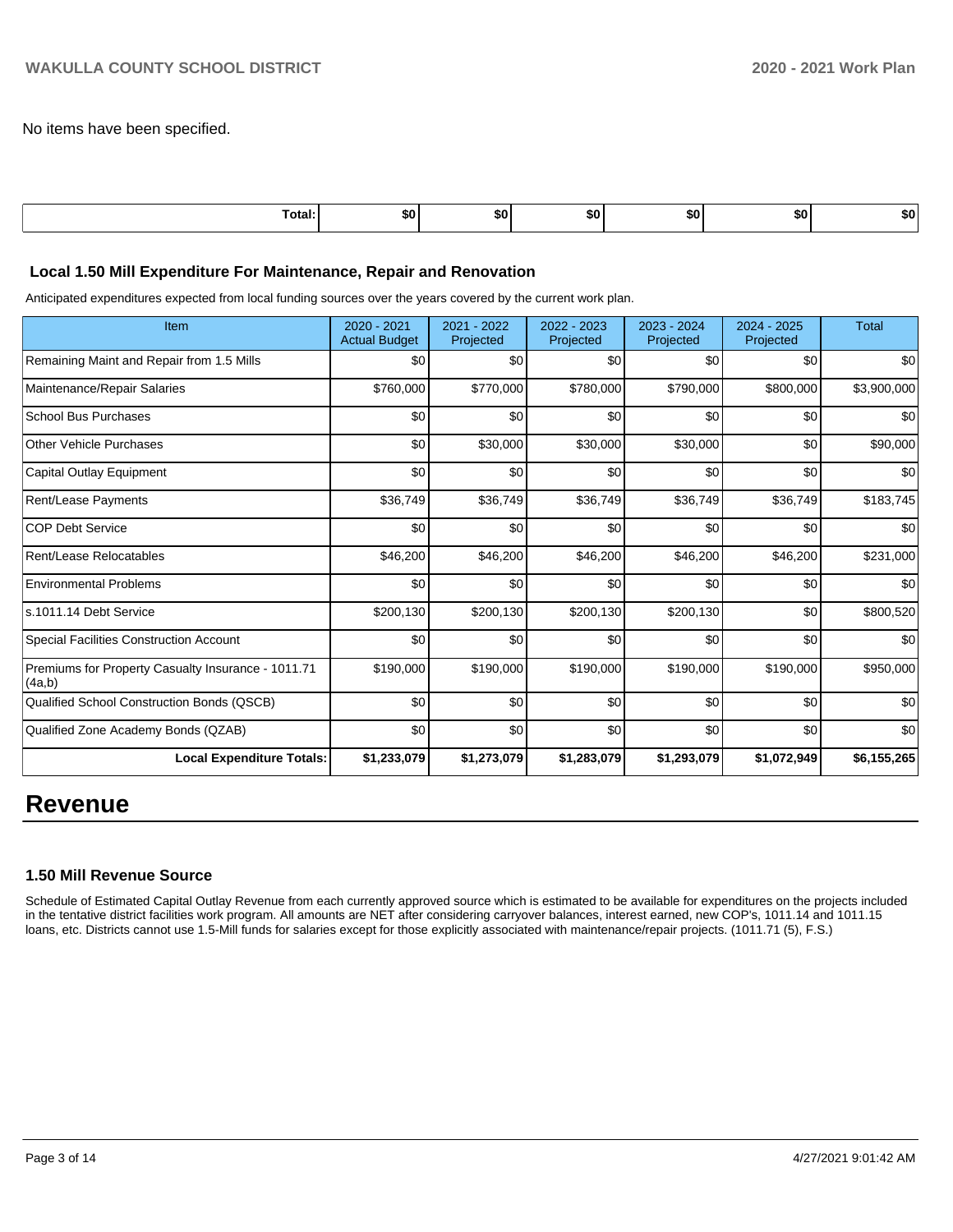# **WAKULLA COUNTY SCHOOL DISTRICT 2020 - 2021 Work Plan**

| <b>Item</b>                                                                         | Fund | $2020 - 2021$<br><b>Actual Value</b> | $2021 - 2022$<br>Projected | $2022 - 2023$<br>Projected | $2023 - 2024$<br>Projected | $2024 - 2025$<br>Projected | Total           |
|-------------------------------------------------------------------------------------|------|--------------------------------------|----------------------------|----------------------------|----------------------------|----------------------------|-----------------|
| (1) Non-exempt property<br>lassessed valuation                                      |      | \$1,582,592,452                      | \$1,666,676,289            | \$1,756,084,090            | \$1,850,457,732            | \$1,953,828,658            | \$8,809,639,221 |
| (2) The Millage projected for<br>discretionary capital outlay per<br>ls.1011.71     |      | 1.50                                 | 1.50                       | 1.50                       | 1.50                       | 1.50                       |                 |
| $(3)$ Full value of the 1.50-Mill<br>discretionary capital outlay per<br>ls.1011.71 |      | \$2,658,755                          | \$2,800,016                | \$2,950,221                | \$3,108,769                | \$3,282,432                | \$14,800,193    |
| $(4)$ Value of the portion of the 1.50<br>-Mill ACTUALLY levied                     | 370  | \$2,278,933                          | \$2,400,014                | \$2,528,761                | \$2,664,659                | \$2,813,513                | \$12,685,880    |
| $(5)$ Difference of lines $(3)$ and $(4)$                                           |      | \$379,822                            | \$400.002                  | \$421.460                  | \$444.110                  | \$468.919                  | \$2,114,313     |

#### **PECO Revenue Source**

The figure in the row designated "PECO Maintenance" will be subtracted from funds available for new construction because PECO maintenance dollars cannot be used for new construction.

| Item                                 | Fund             | 2020 - 2021<br><b>Actual Budget</b> | 2021 - 2022<br>Projected | 2022 - 2023<br>Projected | 2023 - 2024<br>Projected | $2024 - 2025$<br>Projected | Total            |
|--------------------------------------|------------------|-------------------------------------|--------------------------|--------------------------|--------------------------|----------------------------|------------------|
| <b>IPECO New Construction</b>        | 340 <sub>l</sub> | \$0 <sub>1</sub>                    | \$0 <sub>1</sub>         | \$0                      | \$0                      | \$0                        | \$0 <sub>1</sub> |
| <b>PECO Maintenance Expenditures</b> |                  | \$0 <sub>1</sub>                    | \$0                      | \$0                      | \$0                      | \$0                        | \$0 <sub>1</sub> |
|                                      |                  | \$0                                 | \$0                      | \$0                      | \$0                      | \$0                        | \$0              |

## **CO & DS Revenue Source**

Revenue from Capital Outlay and Debt Service funds.

| <b>Item</b>                               | Fund | $2020 - 2021$<br><b>Actual Budget</b> | 2021 - 2022<br>Projected | 2022 - 2023<br>Projected | $2023 - 2024$<br>Projected | $2024 - 2025$<br>Projected | Total     |
|-------------------------------------------|------|---------------------------------------|--------------------------|--------------------------|----------------------------|----------------------------|-----------|
| ICO & DS Cash Flow-through<br>Distributed | 360  | \$182.438                             | \$182.438                | \$182.438                | \$182.438                  | \$182.438                  | \$912,190 |
| ICO & DS Interest on<br>Undistributed CO  | 360  | \$5.588                               | \$5.588                  | \$5.588                  | \$5.588                    | \$5,588                    | \$27,940  |
|                                           |      | \$188,026                             | \$188,026                | \$188,026                | \$188.026                  | \$188,026                  | \$940,130 |

#### **Fair Share Revenue Source**

Nothing reported for this section. All legally binding commitments for proportionate fair-share mitigation for impacts on public school facilities must be included in the 5-year district work program.

#### **Sales Surtax Referendum**

Specific information about any referendum for a 1-cent or ½-cent surtax referendum during the previous year.

**Did the school district hold a surtax referendum during the past fiscal year 2019 - 2020?**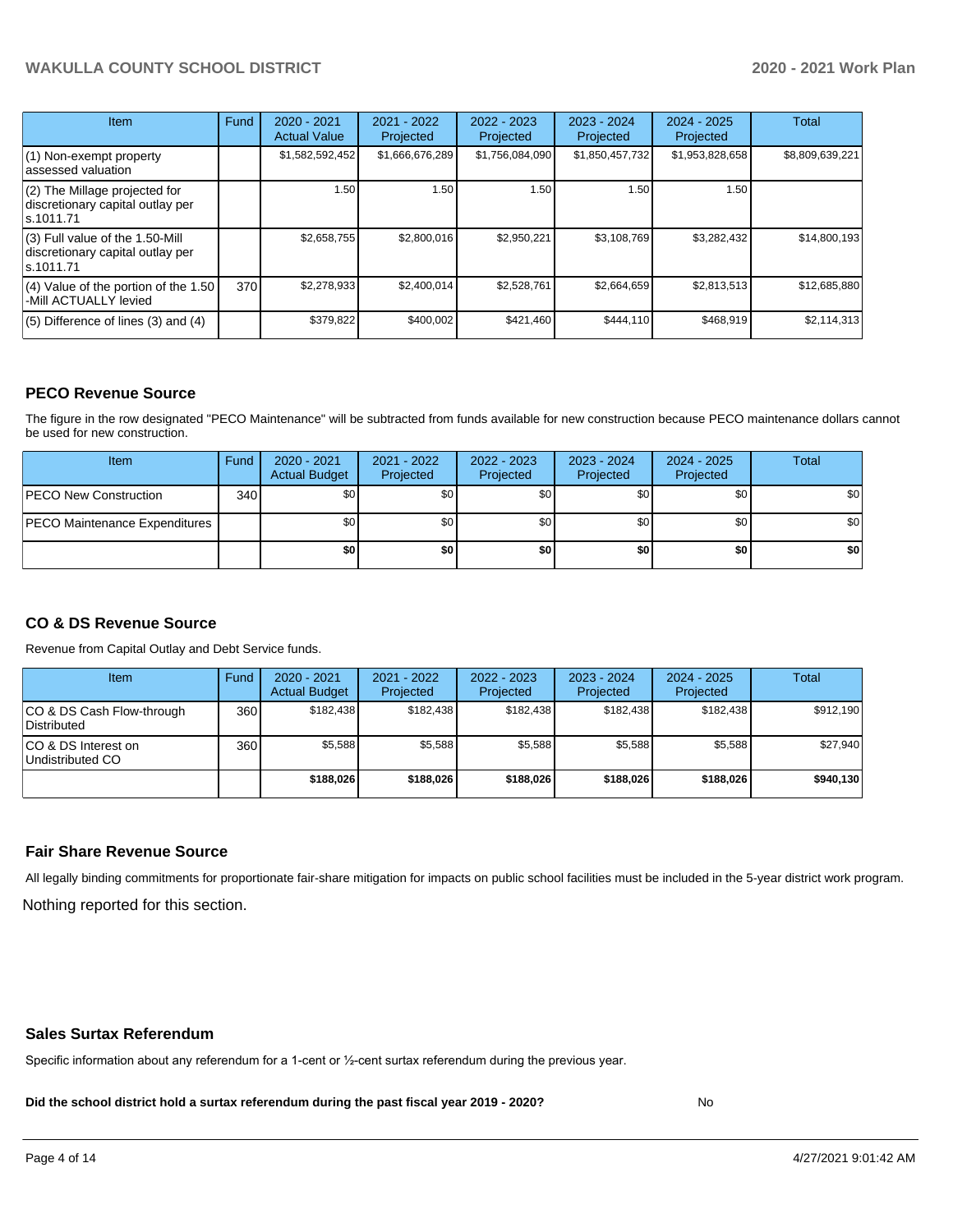# **Additional Revenue Source**

Any additional revenue sources

| <b>Item</b>                                                                                                               | 2020 - 2021<br><b>Actual Value</b> | 2021 - 2022<br>Projected | 2022 - 2023<br>Projected | 2023 - 2024<br>Projected | 2024 - 2025<br>Projected | <b>Total</b> |
|---------------------------------------------------------------------------------------------------------------------------|------------------------------------|--------------------------|--------------------------|--------------------------|--------------------------|--------------|
| Proceeds from a s.1011.14/15 F.S. Loans                                                                                   | \$0                                | \$0                      | \$0                      | \$0                      | \$0                      | \$0          |
| District Bonds - Voted local bond<br>referendum proceeds per s.9, Art VII<br><b>State Constitution</b>                    | \$0                                | \$0                      | \$0                      | \$0                      | \$0                      | \$0          |
| Proceeds from Special Act Bonds                                                                                           | \$0                                | \$0                      | \$0                      | \$0                      | \$0                      | \$0          |
| Estimated Revenue from CO & DS Bond<br>Sale                                                                               | \$0                                | \$0                      | \$0                      | \$0                      | \$0                      | \$0          |
| Proceeds from Voted Capital<br>Improvements millage                                                                       | \$0                                | \$0                      | \$0                      | \$0                      | \$0                      | \$0          |
| Other Revenue for Other Capital Projects                                                                                  | \$247,250                          | \$247,250                | \$247,250                | \$247,250                | \$247,250                | \$1,236,250  |
| Proceeds from 1/2 cent sales surtax<br>authorized by school board                                                         | \$0                                | \$0                      | \$0                      | \$0                      | \$0                      | \$0          |
| Proceeds from local governmental<br>infrastructure sales surtax                                                           | \$0                                | \$0                      | \$0                      | \$0                      | \$0                      | \$0          |
| Proceeds from Certificates of<br>Participation (COP's) Sale                                                               | \$0                                | \$0                      | \$0                      | \$0                      | \$0                      | \$0          |
| Classrooms First Bond proceeds amount<br>authorized in FY 1997-98                                                         | \$0                                | \$0                      | \$0                      | \$0                      | \$0                      | \$0          |
| <b>Classrooms for Kids</b>                                                                                                | \$0                                | \$0                      | \$0                      | \$0                      | \$0                      | \$0          |
| <b>District Equity Recognition</b>                                                                                        | \$0                                | \$0                      | \$0                      | \$0                      | \$0                      | \$0          |
| <b>Federal Grants</b>                                                                                                     | \$0                                | \$0                      | \$0                      | \$0                      | \$0                      | \$0          |
| Proportionate share mitigation (actual<br>cash revenue only, not in kind donations)                                       | \$0                                | \$0                      | \$0                      | \$0                      | \$0                      | \$0          |
| Impact fees received                                                                                                      | \$0                                | \$0                      | \$0                      | \$0                      | \$0                      | \$0          |
| Private donations                                                                                                         | \$0                                | \$0                      | \$0                      | \$0                      | \$0                      | \$0          |
| Grants from local governments or not-for-<br>profit organizations                                                         | \$0                                | \$0                      | \$0                      | \$0                      | \$0                      | \$0          |
| Interest, Including Profit On Investment                                                                                  | \$0                                | \$0                      | \$0                      | \$0                      | \$0                      | \$0          |
| Revenue from Bonds pledging proceeds<br>from 1 cent or 1/2 cent Sales Surtax                                              | \$0                                | \$0                      | \$0                      | \$0                      | \$0                      | \$0          |
| <b>Total Fund Balance Carried Forward</b>                                                                                 | \$1,285,936                        | \$0                      | \$0                      | \$0                      | \$0                      | \$1,285,936  |
| General Capital Outlay Obligated Fund<br><b>Balance Carried Forward From Total</b><br><b>Fund Balance Carried Forward</b> | \$0                                | \$0                      | \$0                      | \$0                      | \$0                      | \$0          |
| Special Facilities Construction Account                                                                                   | \$0                                | \$0                      | \$0                      | \$0                      | \$0                      | \$0          |
| One Cent - 1/2 Cent Sales Surtax Debt<br>Service From Total Fund Balance Carried<br>Forward                               | \$0                                | \$0                      | \$0                      | \$0                      | \$0                      | \$0          |
| Capital Outlay Projects Funds Balance<br>Carried Forward From Total Fund<br><b>Balance Carried Forward</b>                | \$0                                | \$0                      | \$0                      | \$0                      | \$0                      | \$0          |
| <b>TRIUMPH GULF</b>                                                                                                       | \$2,095,972                        | \$1,650,895              | \$0                      | \$0                      | \$0                      | \$3,746,867  |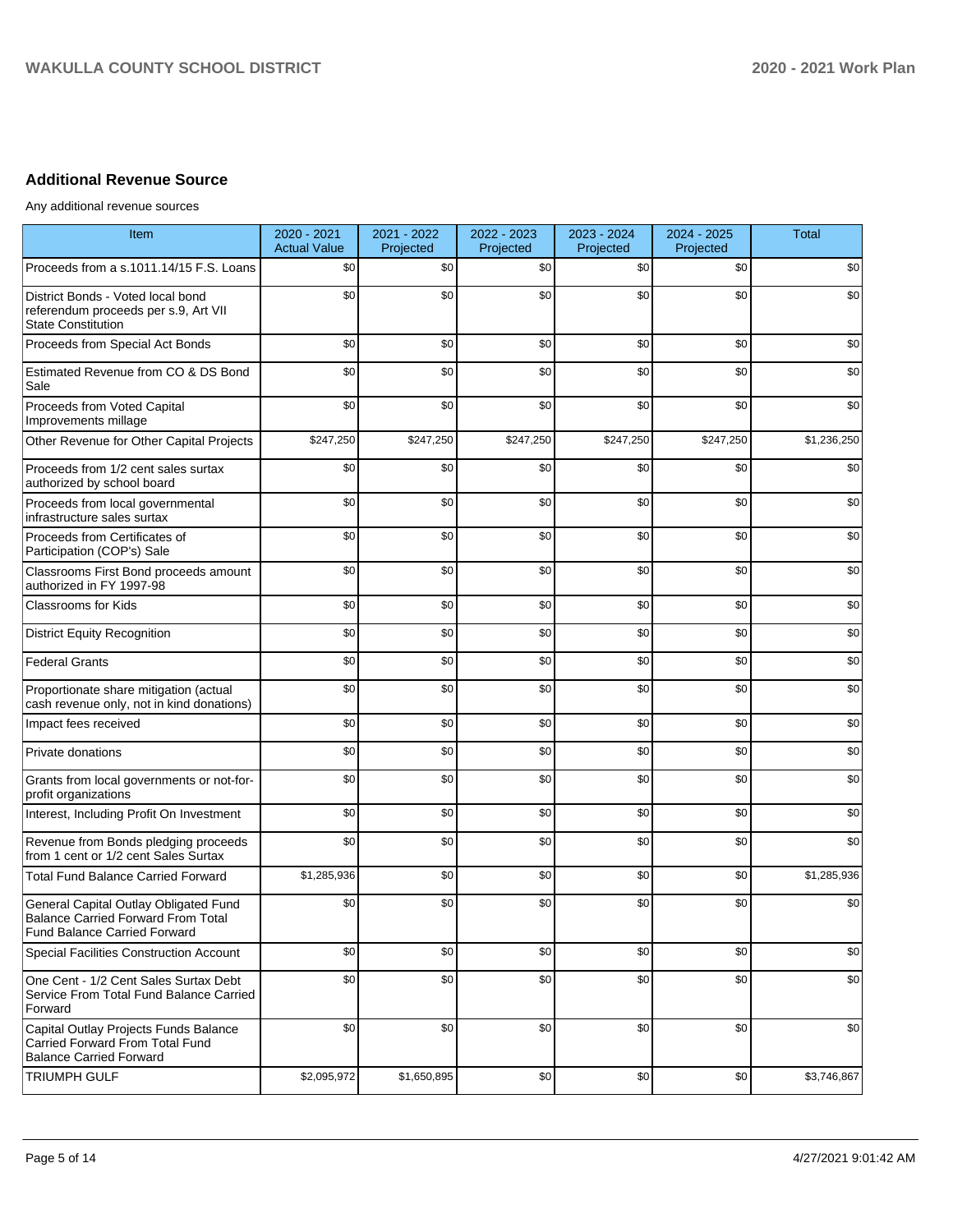| Charter School Outlav | \$65,299    | \$65,299    | \$65,299  | \$65,299  | \$65,299  | \$326,495   |
|-----------------------|-------------|-------------|-----------|-----------|-----------|-------------|
| <b>Subtotal</b>       | \$3,694,457 | \$1,963,444 | \$312.549 | \$312.549 | \$312,549 | \$6,595,548 |

# **Total Revenue Summary**

| <b>Item Name</b>                                           | 2020 - 2021<br><b>Budget</b> | 2021 - 2022<br>Projected | $2022 - 2023$<br>Projected | 2023 - 2024<br>Projected | 2024 - 2025<br>Projected | <b>Five Year Total</b> |
|------------------------------------------------------------|------------------------------|--------------------------|----------------------------|--------------------------|--------------------------|------------------------|
| Local 1.5 Mill Discretionary Capital Outlay<br>l Revenue   | \$2,278,933                  | \$2.400.014              | \$2,528,761                | \$2,664,659              | \$2,813,513              | \$12,685,880           |
| PECO and 1.5 Mill Maint and Other 1.5<br>Mill Expenditures | (\$1,233,079)                | (\$1,273,079)            | (\$1,283,079)              | (\$1,293,079)            | (\$1,072,949)            | $(\$6, 155, 265)$      |
| <b>IPECO Maintenance Revenue</b>                           | \$0                          | \$0 <sub>1</sub>         | \$0                        | \$0                      | \$0                      | \$0                    |
| Available 1.50 Mill for New<br><b>Construction</b>         | \$1,045,854                  | \$1,126,935              | \$1,245,682                | \$1,371,580              | \$1,740,564              | \$6,530,615            |

| <b>Item Name</b>                     | $2020 - 2021$<br><b>Budget</b> | $2021 - 2022$<br>Projected | $2022 - 2023$<br>Projected | 2023 - 2024<br>Projected | $2024 - 2025$<br>Projected | <b>Five Year Total</b> |
|--------------------------------------|--------------------------------|----------------------------|----------------------------|--------------------------|----------------------------|------------------------|
| ICO & DS Revenue                     | \$188,026                      | \$188,026                  | \$188,026                  | \$188,026                | \$188,026                  | \$940,130              |
| <b>PECO New Construction Revenue</b> | \$0                            | \$0                        | \$0                        | \$0                      | \$0                        | \$0                    |
| Other/Additional Revenue             | \$3,694,457                    | \$1,963,444                | \$312,549                  | \$312,549                | \$312,549                  | \$6,595,548            |
| <b>Total Additional Revenue</b>      | \$3,882,483                    | \$2,151,470                | \$500.575                  | \$500,575                | \$500.575                  | \$7,535,678            |
| <b>Total Available Revenue</b>       | \$4,928,337                    | \$3,278,405                | \$1,746,257                | \$1,872,155              | \$2,241,139                | \$14,066,293           |

# **Project Schedules**

## **Capacity Project Schedules**

Nothing reported for this section. A schedule of capital outlay projects necessary to ensure the availability of satisfactory classrooms for the projected student enrollment in K-12 programs.

Nothing reported for this section.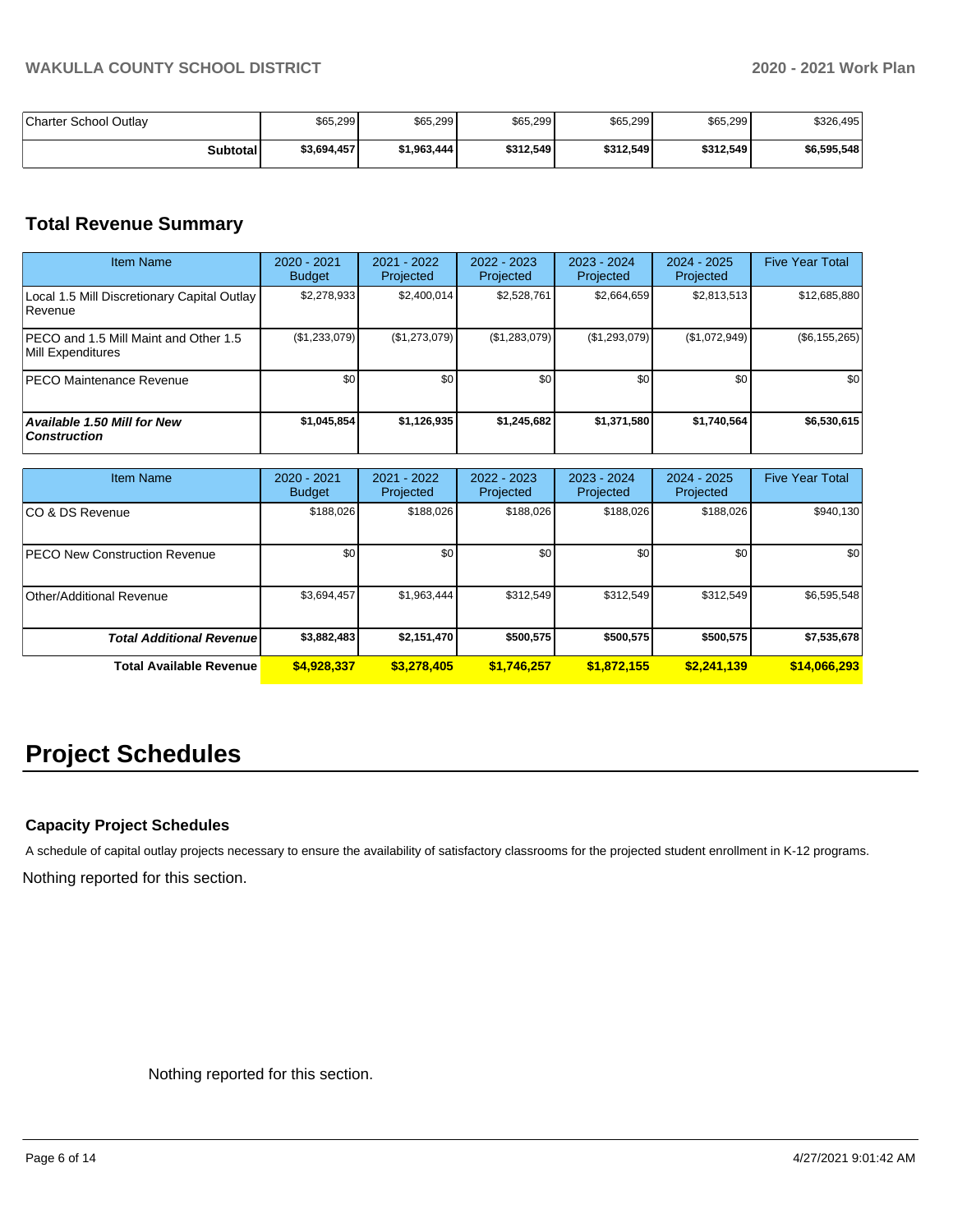## **Other Project Schedules**

Major renovations, remodeling, and additions of capital outlay projects that do not add capacity to schools.

| <b>Project Description</b>                            | Location                               | $2020 - 2021$<br><b>Actual Budget</b> | 2021 - 2022<br>Projected | 2022 - 2023<br>Projected | $2023 - 2024$<br>Projected | $2024 - 2025$<br>Projected | <b>Total</b>    | Funded             |
|-------------------------------------------------------|----------------------------------------|---------------------------------------|--------------------------|--------------------------|----------------------------|----------------------------|-----------------|--------------------|
| <b>E-Rate Access Points</b>                           | Location not specified                 | \$54,259                              | \$0                      | \$0                      | \$0                        | \$0                        | \$54,259 Yes    |                    |
| Replace HVAC entire School                            | <b>MEDART ELEMENTARY</b>               | \$0                                   | \$0                      | \$0                      | \$0                        | \$2,175,840                | \$2,175,840 Yes |                    |
| District wide repair &<br>renovation ,remodeling      | Location not specified                 | \$230,821                             | \$0                      | \$0                      | \$0                        | \$0                        | \$230,821       | Yes                |
| <b>Charter School Capital Outlay</b>                  | Location not specified                 | \$65,299                              | \$65,299                 | \$65,299                 | \$65,299                   | \$65,299                   | \$326,495 Yes   |                    |
| HVAC-Wakulla High                                     | <b>WAKULLA SENIOR HIGH</b>             | \$0                                   | \$0                      | \$0                      | \$0                        | \$0                        | \$0             | Yes                |
| renovate school replace HVAC                          | <b>SHADEVILLE</b><br><b>ELEMENTARY</b> | \$0                                   | \$1,562,211              | \$1,680,958              | \$1,806,856                | \$0                        | \$5,050,025 Yes |                    |
| <b>District Wide Technology</b><br>Equipment          | Location not specified                 | \$0                                   | \$0                      | \$0                      | \$0                        | \$0                        |                 | \$0 Yes            |
| Replacement of HVAC<br><b>Equipment District Wide</b> | Location not specified                 | \$1,220,915                           | \$0                      | \$0                      | \$0                        | \$0                        | \$1,220,915 Yes |                    |
| <b>Bleacher Replacement</b>                           | <b>RIVERSPRINGS MIDDLE</b>             | \$175,000                             | \$0                      | \$0                      | \$0                        | \$0                        | \$175,000 Yes   |                    |
| Triumph- New bus Garage<br>&Existing BUs to Vo-Tech   | Location not specified                 | \$2,764,612                           | \$1,650,895              | \$0                      | \$0                        | \$0                        | \$4,415,507 Yes |                    |
| District Wide Re-Roofing                              | Location not specified                 | \$0                                   | \$0                      | \$0                      | \$0                        | \$0                        |                 | \$0 <sup>Yes</sup> |
| School & Security Grant                               | Location not specified                 | \$24,583                              | \$0                      | \$0                      | \$0                        | \$0                        | \$24,583 Yes    |                    |
| <b>Bus Purchases</b>                                  | Location not specified                 | \$0                                   | \$0                      | \$0                      | \$0                        | \$0                        |                 | \$0 <sup>Yes</sup> |
|                                                       |                                        | \$4,535,489                           | \$3,278,405              | \$1,746,257              | \$1,872,155                | \$2,241,139                | \$13,673,445    |                    |

## **Additional Project Schedules**

Any projects that are not identified in the last approved educational plant survey.

Nothing reported for this section.

## **Non Funded Growth Management Project Schedules**

Schedule indicating which projects, due to planned development, that CANNOT be funded from current revenues projected over the next five years.

Nothing reported for this section.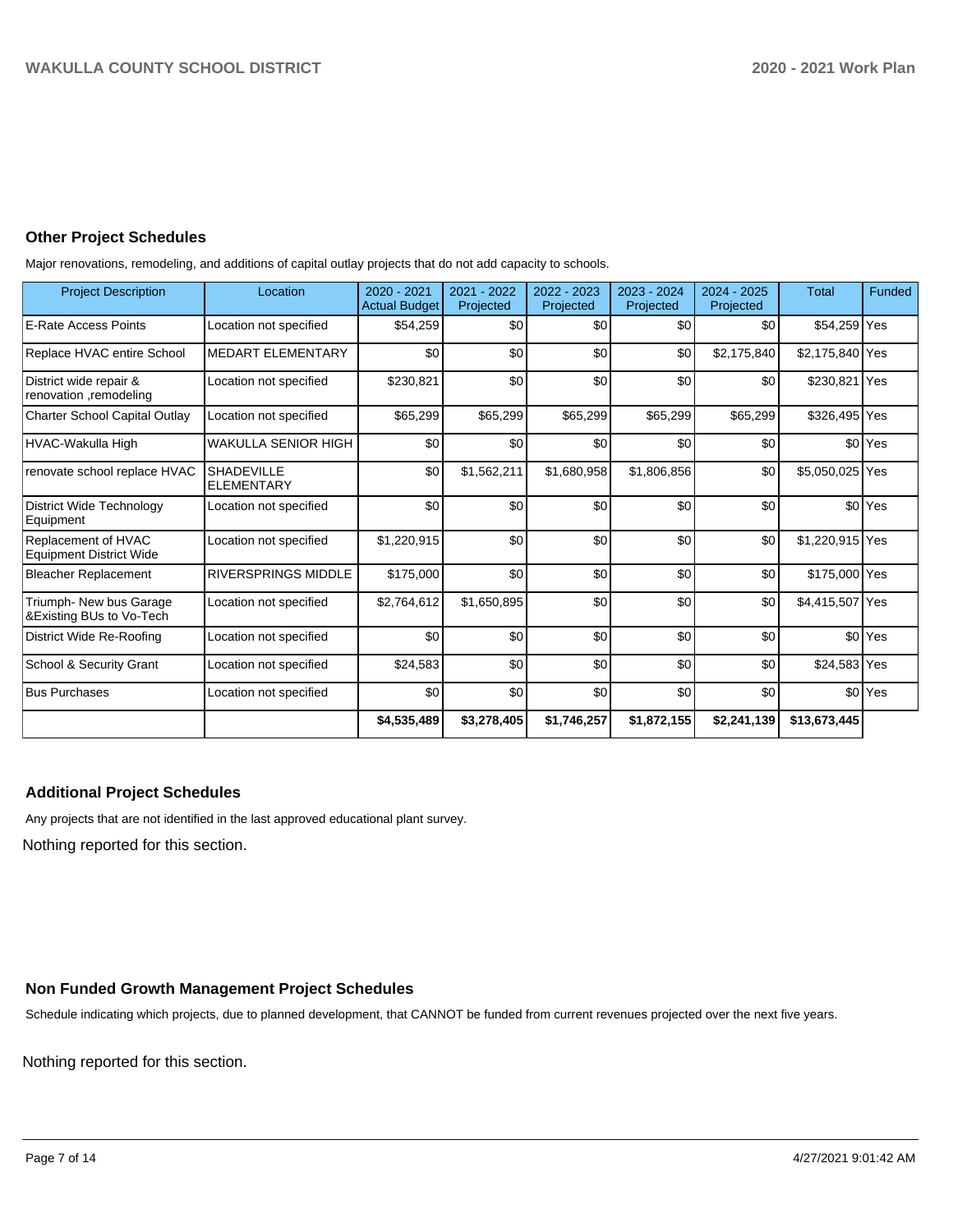# **Capacity Tracking**

| Location                                                             | $2020 -$<br>2021 Satis.<br>Stu. Sta. | Actual<br>$2020 -$<br><b>2021 FISH</b><br>Capacity | Actual<br>$2019 -$<br>2020<br><b>COFTE</b> | # Class<br>Rooms | Actual<br>Average<br>$2020 -$<br>2021 Class<br><b>Size</b> | Actual<br>$2020 -$<br>2021<br><b>Utilization</b> | <b>New</b><br>Stu.<br>Capacity | <b>New</b><br>Rooms to<br>be<br>Added/Re<br>moved | Projected<br>$2024 -$<br>2025<br><b>COFTE</b> | Projected<br>$2024 -$<br>2025<br><b>Utilization</b> | Projected<br>$2024 -$<br>2025 Class<br><b>Size</b> |
|----------------------------------------------------------------------|--------------------------------------|----------------------------------------------------|--------------------------------------------|------------------|------------------------------------------------------------|--------------------------------------------------|--------------------------------|---------------------------------------------------|-----------------------------------------------|-----------------------------------------------------|----------------------------------------------------|
| <b>DROPOUT PREVENTION</b>                                            | 43                                   | $\Omega$                                           | 0                                          | 6                | $\Omega$                                                   | 0.00%                                            | $\Omega$                       | $\Omega$                                          | $\Omega$                                      | 0.00%                                               | $\Omega$                                           |
| lwakulla<br>ADMINISTRATION &<br><b>COMMUNITY</b><br><b>EDUCATION</b> | 85                                   | 127                                                | 186                                        | 17               | 11                                                         | 146.00%                                          | $\Omega$                       | $\Omega$                                          | 0                                             | 0.00%                                               | $\Omega$                                           |
| WAKULLA SENIOR HIGH                                                  | 1,581                                | 1,501                                              | 1,415                                      | 64               | 22                                                         | 94.00 %                                          | $\Omega$                       | $\Omega$                                          | 1,428                                         | 95.00 %                                             | 22                                                 |
| WAKULLA MIDDLE                                                       | 876                                  | 788                                                | 528                                        | 38               | 14                                                         | 67.00 %                                          | 0                              | $\Omega$                                          | 618                                           | 78.00 %                                             | 16                                                 |
| <b>SHADEVILLE</b><br><b>ELEMENTARY</b>                               | 745                                  | 745                                                | 608                                        | 40               | 15                                                         | 82.00 %                                          | $\Omega$                       | $\Omega$                                          | 652                                           | 88.00 %                                             | 16                                                 |
| <b>IMEDART ELEMENTARY</b>                                            | 669                                  | 669                                                | 401                                        | 36               | 11                                                         | 60.00 %                                          | $\Omega$                       | $\Omega$                                          | 587                                           | 88.00 %                                             | 16                                                 |
| RIVERSPRINGS MIDDLE                                                  | 682                                  | 613                                                | 571                                        | 30               | 19                                                         | 93.00 %                                          | $\Omega$                       | $\Omega$                                          | 478                                           | 78.00 %                                             | 16                                                 |
| <b>CRAWFORDVILLE</b><br><b>IELEMENTARY SCHOOL</b>                    | 699                                  | 699                                                | 598                                        | 39               | 15                                                         | 86.00 %                                          | $\Omega$                       | $\Omega$                                          | 603                                           | 86.00 %                                             | 15                                                 |
| <b>RIVERSINK</b><br><b>ELEMENTARY SCHOOL</b>                         | 655                                  | 655                                                | 493                                        | 35               | 14                                                         | 75.00 %                                          | $\Omega$                       | $\Omega$                                          | 575                                           | 88.00 %                                             | 16                                                 |
|                                                                      | 6,035                                | 5,797                                              | 4,800                                      | 305              | 16                                                         | 82.81 %                                          | O                              | O                                                 | 4,941                                         | 85.23 %                                             | 16                                                 |

The COFTE Projected Total (4,941) for 2024 - 2025 must match the Official Forecasted COFTE Total (4,942 ) for 2024 - 2025 before this section can be completed. In the event that the COFTE Projected Total does not match the Official forecasted COFTE, then the Balanced Projected COFTE Table should be used to balance COFTE.

| Projected COFTE for 2024 - 2025 |       |  |  |  |  |  |
|---------------------------------|-------|--|--|--|--|--|
| Elementary (PK-3)               | 1,658 |  |  |  |  |  |
| Middle (4-8)                    | 1,855 |  |  |  |  |  |
| High (9-12)                     | 1,428 |  |  |  |  |  |
|                                 | 4,942 |  |  |  |  |  |

| <b>Grade Level Type</b> | <b>Balanced Projected</b><br>COFTE for 2024 - 2025 |
|-------------------------|----------------------------------------------------|
| Elementary (PK-3)       |                                                    |
| Middle $(4-8)$          |                                                    |
| High (9-12)             |                                                    |
|                         | 4,941                                              |

## **Relocatable Replacement**

Number of relocatable classrooms clearly identified and scheduled for replacement in the school board adopted financially feasible 5-year district work program.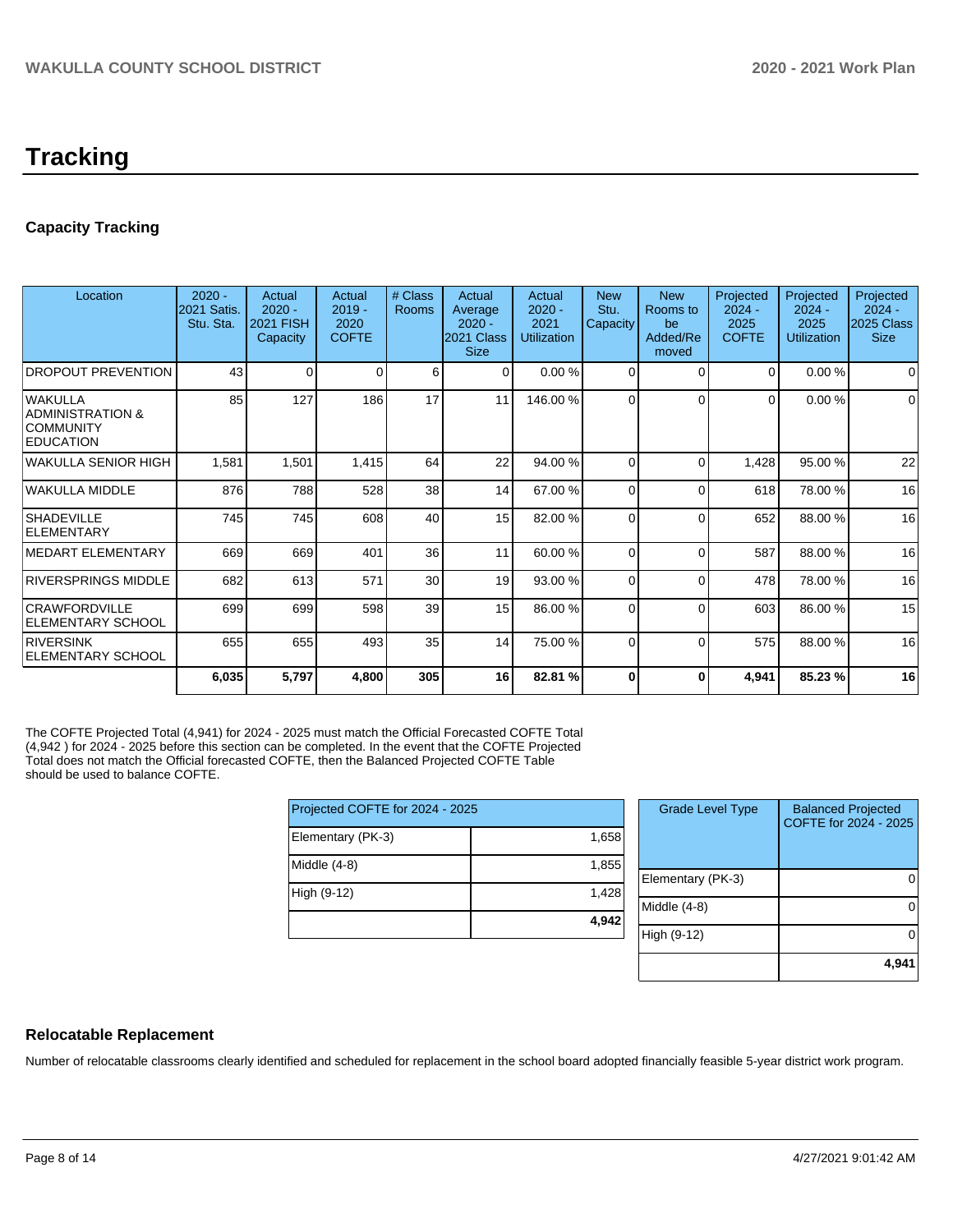| .ocation                               | 2021<br>$2020 -$ | $-2022$<br>2021 | $-2023$<br>2022 | $2023 - 2024$ | $2024 - 2025$ | Year 5 Total |
|----------------------------------------|------------------|-----------------|-----------------|---------------|---------------|--------------|
| <b>Total Relocatable Replacements:</b> |                  |                 |                 |               |               |              |

#### **Charter Schools Tracking**

Information regarding the use of charter schools.

| Location-Type         | # Relocatable<br>units or<br>permanent<br><b>classrooms</b> | Owner      | Year Started or<br>Scheduled | <b>Student</b><br><b>Stations</b> | <b>Students</b><br>Enrolled | Years in<br>Contract | <b>Total Charter</b><br><b>Students</b><br>projected for<br>$2024 - 2025$ |
|-----------------------|-------------------------------------------------------------|------------|------------------------------|-----------------------------------|-----------------------------|----------------------|---------------------------------------------------------------------------|
| <b>St.Marks COAST</b> |                                                             | 14 PRIVATE | 1999                         | 192                               | 140 <b>I</b>                |                      | 200                                                                       |
|                       | 14                                                          |            |                              | 192 l                             | 140 l                       |                      | 200                                                                       |

#### **Special Purpose Classrooms Tracking**

The number of classrooms that will be used for certain special purposes in the current year, by facility and type of classroom, that the district will, 1), not use for educational purposes, and 2), the co-teaching classrooms that are not open plan classrooms and will be used for educational purposes.

| School                                            | <b>School Type</b> | # of Elementary<br>K-3 Classrooms | # of Middle 4-8<br><b>Classrooms</b> | # of High $9-12$<br><b>Classrooms</b> | # of $ESE$<br>Classrooms | # of Combo<br><b>Classrooms</b> | <b>Total</b><br><b>Classrooms</b> |
|---------------------------------------------------|--------------------|-----------------------------------|--------------------------------------|---------------------------------------|--------------------------|---------------------------------|-----------------------------------|
| RIVERSINK ELEMENTARY<br><b>ISCHOOL</b>            | Educational        |                                   |                                      |                                       |                          |                                 |                                   |
| <b>CRAWFORDVILLE ELEMENTARY</b><br><b>ISCHOOL</b> | Educational        |                                   |                                      |                                       |                          |                                 |                                   |
| SHADEVILLE ELEMENTARY                             | Educational        |                                   |                                      |                                       |                          |                                 |                                   |
| <b>IMEDART ELEMENTARY</b>                         | Educational        |                                   |                                      |                                       |                          |                                 |                                   |
| <b>Total Educational Classrooms:</b>              |                    |                                   |                                      |                                       |                          |                                 |                                   |

| School                                            | <b>School Type</b> | # of Elementary<br>K-3 Classrooms | # of Middle 4-8<br><b>Classrooms</b> | # of High $9-12$<br><b>Classrooms</b> | # of $ESE$<br><b>Classrooms</b> | # of Combo<br><b>Classrooms</b> | Total<br><b>Classrooms</b> |
|---------------------------------------------------|--------------------|-----------------------------------|--------------------------------------|---------------------------------------|---------------------------------|---------------------------------|----------------------------|
| <b>CRAWFORDVILLE ELEMENTARY</b><br><b>ISCHOOL</b> | Co-Teaching        |                                   |                                      |                                       |                                 |                                 |                            |
| <b>SHADEVILLE ELEMENTARY</b>                      | Co-Teaching        |                                   |                                      |                                       |                                 |                                 |                            |
| <b>IMEDART ELEMENTARY</b>                         | Co-Teaching        |                                   |                                      |                                       |                                 |                                 | 51                         |
| <b>Total Co-Teaching Classrooms:</b>              |                    |                                   |                                      |                                       |                                 |                                 | 12 <sub>l</sub>            |

#### **Infrastructure Tracking**

**Necessary offsite infrastructure requirements resulting from expansions or new schools. This section should include infrastructure information related to capacity project schedules and other project schedules (Section 4).** 

None at this time

**Proposed location of planned facilities, whether those locations are consistent with the comprehensive plans of all affected local governments, and recommendations for infrastructure and other improvements to land adjacent to existing facilities. Provisions of 1013.33(12), (13) and (14) and 1013.36** must be addressed for new facilities planned within the 1st three years of the plan (Section 5).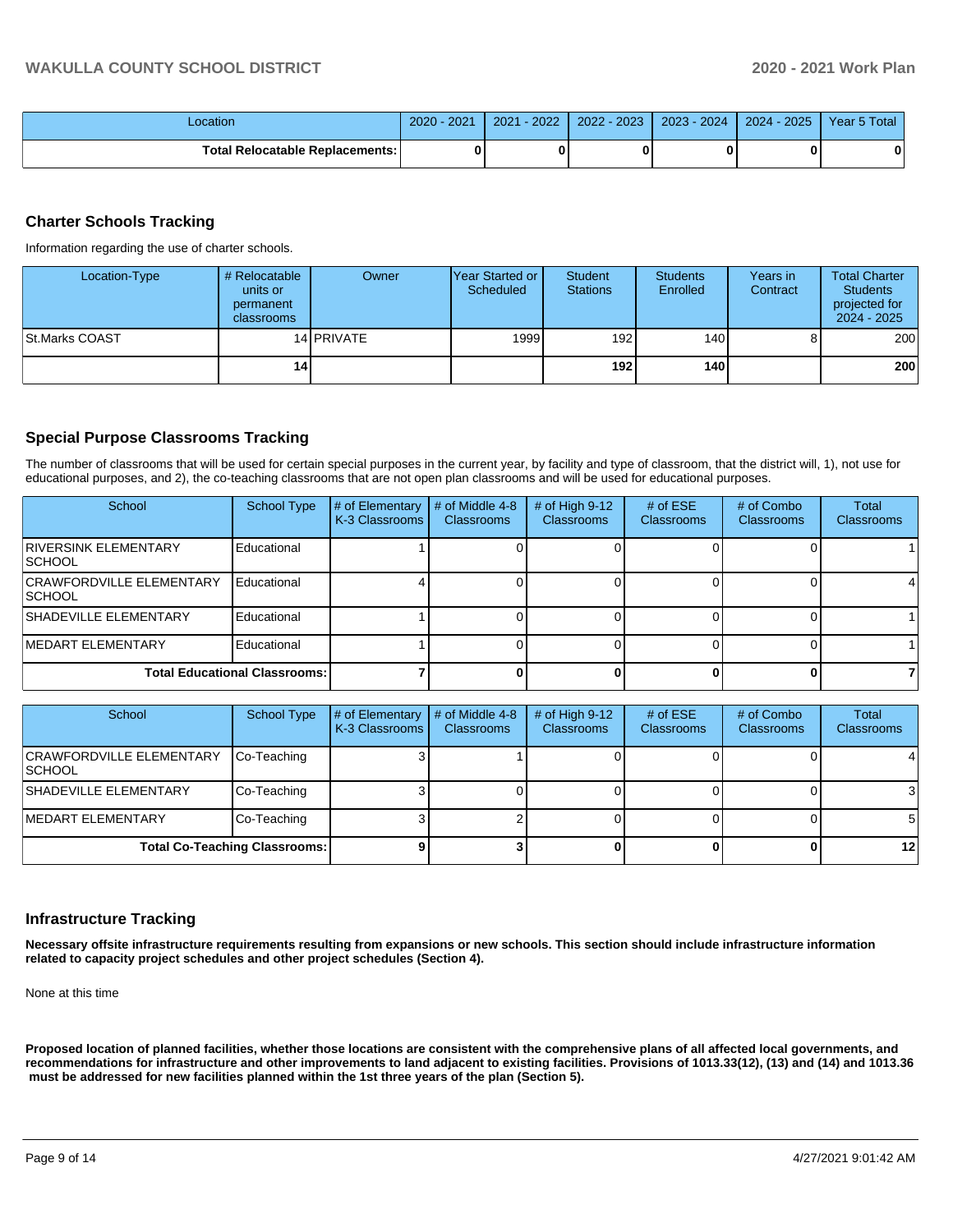New Bus facility

**Consistent with Comp Plan?** Yes

### **Net New Classrooms**

The number of classrooms, by grade level and type of construction, that were added during the last fiscal year.

| List the net new classrooms added in the 2019 - 2020 fiscal year.                                                                                       | Llist the net new classrooms to be added in the 2020 - 2021 fiscal<br>year. |                            |                                |                                                                        |                                     |                            |                                |                      |
|---------------------------------------------------------------------------------------------------------------------------------------------------------|-----------------------------------------------------------------------------|----------------------------|--------------------------------|------------------------------------------------------------------------|-------------------------------------|----------------------------|--------------------------------|----------------------|
| "Classrooms" is defined as capacity carrying classrooms that are added to increase<br>capacity to enable the district to meet the Class Size Amendment. |                                                                             |                            |                                | Totals for fiscal year 2020 - 2021 should match totals in Section 15A. |                                     |                            |                                |                      |
| Location                                                                                                                                                | 2019 - 2020 #<br><b>Permanent</b>                                           | $2019 - 2020$ #<br>Modular | $2019 - 2020$ #<br>Relocatable | $2019 - 2020$<br>Total                                                 | $2020 - 2021$ #<br><b>Permanent</b> | $2020 - 2021$ #<br>Modular | $2020 - 2021$ #<br>Relocatable | 2020 - 2021<br>Total |
| Elementary (PK-3)                                                                                                                                       |                                                                             |                            |                                |                                                                        |                                     |                            |                                |                      |
| Middle (4-8)                                                                                                                                            |                                                                             |                            |                                |                                                                        |                                     |                            |                                |                      |
| High (9-12)                                                                                                                                             |                                                                             |                            |                                |                                                                        |                                     |                            |                                |                      |
|                                                                                                                                                         |                                                                             |                            |                                |                                                                        |                                     |                            | 0                              | 0                    |

## **Relocatable Student Stations**

Number of students that will be educated in relocatable units, by school, in the current year, and the projected number of students for each of the years in the workplan.

| <b>Site</b>                                            | 2020 - 2021 | 2021 - 2022 | 2022 - 2023 | 2023 - 2024 | $2024 - 2025$ | 5 Year Average |
|--------------------------------------------------------|-------------|-------------|-------------|-------------|---------------|----------------|
| <b>RIVERSINK ELEMENTARY SCHOOL</b>                     | $\Omega$    | U           | $\Omega$    |             |               | $\Omega$       |
| CRAWFORDVILLE ELEMENTARY SCHOOL                        | 0           | $\Omega$    | 0           | 0           | 0             | 0              |
| <b>DROPOUT PREVENTION</b>                              | $\Omega$    | 0           | $\Omega$    |             | $\Omega$      | 0              |
| WAKULLA ADMINISTRATION & COMMUNITY<br><b>EDUCATION</b> | $\Omega$    | $\Omega$    | 0           | 0           | $\Omega$      | $\Omega$       |
| <b>WAKULLA SENIOR HIGH</b>                             | 200         | 200         | 200         | 200         | 200           | 200            |
| <b>RIVERSPRINGS MIDDLE</b>                             | 0           | 0           | 0           | 0           | 0             | 0              |
| <b>WAKULLA MIDDLE</b>                                  | U           | 0           | $\Omega$    | U           | $\Omega$      | $\Omega$       |
| SHADEVILLE ELEMENTARY                                  | 0           | 0           | $\Omega$    | 0           | $\Omega$      | 0              |
| <b>MEDART ELEMENTARY</b>                               | 0           | 0           | $\Omega$    | 0           | $\Omega$      | 0              |
| Totals for WAKULLA COUNTY SCHOOL DISTRICT              |             |             |             |             |               |                |
| Total students in relocatables by year.                | 200         | 200         | 200         | 200         | 200           | 200            |
| Total number of COFTE students projected by year.      | 4,888       | 4,894       | 4,927       | 4,934       | 4,942         | 4,917          |
| Percent in relocatables by year.                       | 4 %         | 4 %         | 4 %         | 4 %         | 4 %           | 4 %            |

## **Leased Facilities Tracking**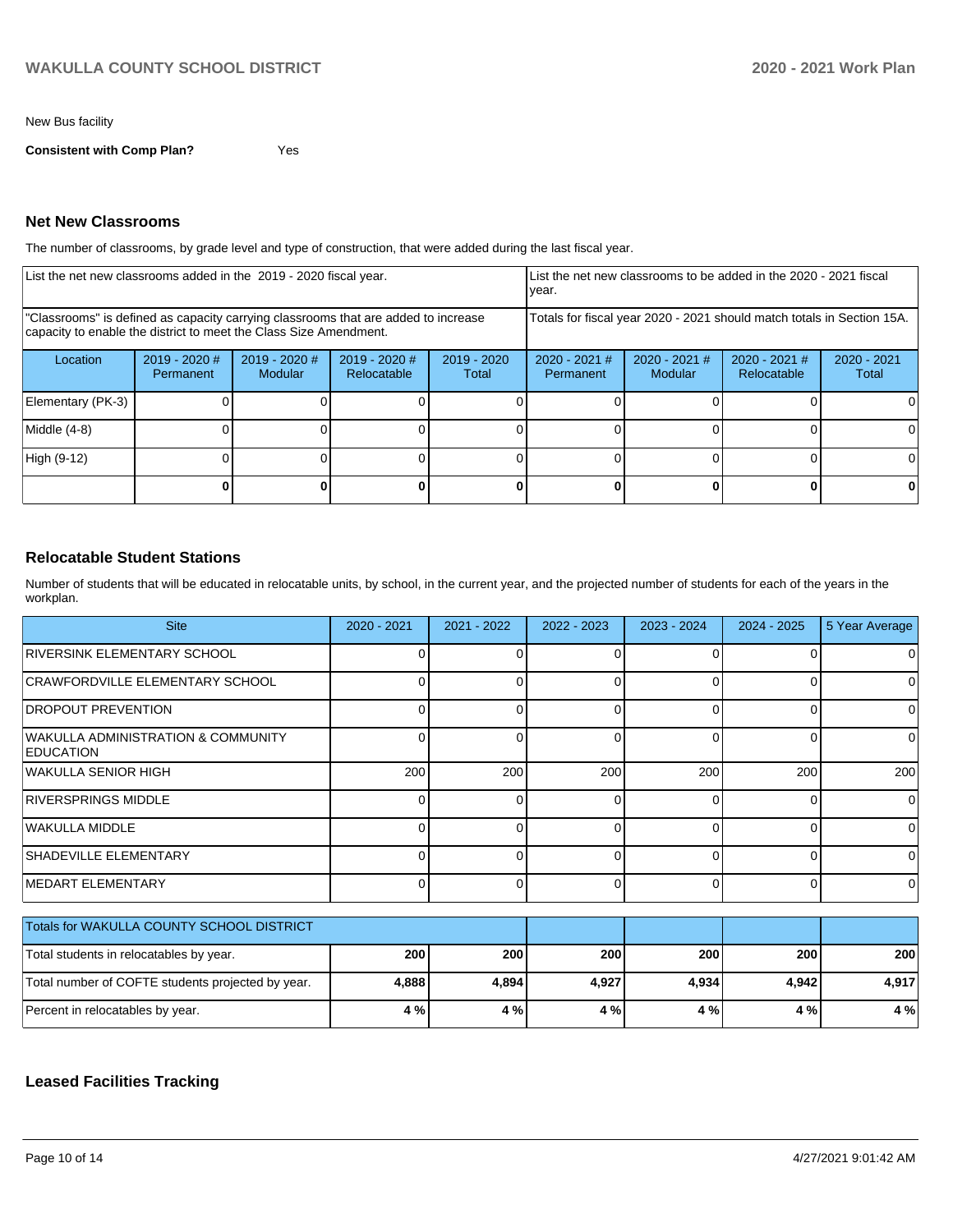Exising leased facilities and plans for the acquisition of leased facilities, including the number of classrooms and student stations, as reported in the educational plant survey, that are planned in that location at the end of the five year workplan.

| Location                                               | # of Leased<br>Classrooms 2020 -<br>2021 | <b>FISH Student</b><br><b>Stations</b> | Owner              | # of Leased<br>Classrooms 2024 -<br>2025 | <b>FISH Student</b><br><b>Stations</b> |
|--------------------------------------------------------|------------------------------------------|----------------------------------------|--------------------|------------------------------------------|----------------------------------------|
| WAKULLA ADMINISTRATION & COMMUNITY<br><b>EDUCATION</b> |                                          | ∩                                      |                    |                                          | $\Omega$                               |
| WAKULLA SENIOR HIGH                                    | 6                                        |                                        | 150 modular moblie |                                          | $\Omega$                               |
| WAKULLA MIDDLE                                         |                                          |                                        |                    |                                          | $\Omega$                               |
| <b>SHADEVILLE ELEMENTARY</b>                           |                                          | O                                      |                    |                                          | $\Omega$                               |
| <b>IMEDART ELEMENTARY</b>                              |                                          | ∩                                      |                    |                                          | $\Omega$                               |
| <b>IRIVERSPRINGS MIDDLE</b>                            |                                          | ∩                                      |                    |                                          | $\Omega$                               |
| <b>CRAWFORDVILLE ELEMENTARY SCHOOL</b>                 |                                          | ∩                                      |                    |                                          | $\Omega$                               |
| RIVERSINK ELEMENTARY SCHOOL                            | ∩                                        | ∩                                      |                    |                                          | $\Omega$                               |
| <b>IDROPOUT PREVENTION</b>                             | ∩                                        | $\Omega$                               |                    |                                          | $\Omega$                               |
|                                                        | 6                                        | 150                                    |                    |                                          | 0                                      |

#### **Failed Standard Relocatable Tracking**

Relocatable units currently reported by school, from FISH, and the number of relocatable units identified as 'Failed Standards'.

Nothing reported for this section.

# **Planning**

#### **Class Size Reduction Planning**

**Plans approved by the school board that reduce the need for permanent student stations such as acceptable school capacity levels, redistricting, busing, year-round schools, charter schools, magnet schools, public-private partnerships, multitrack scheduling, grade level organization, block scheduling, or other alternatives.**

Charter School, re-zoning

#### **School Closure Planning**

**Plans for the closure of any school, including plans for disposition of the facility or usage of facility space, and anticipated revenues.** 

Sopchoppy is was close for students as of july 2016, Being used by the community.

# **Long Range Planning**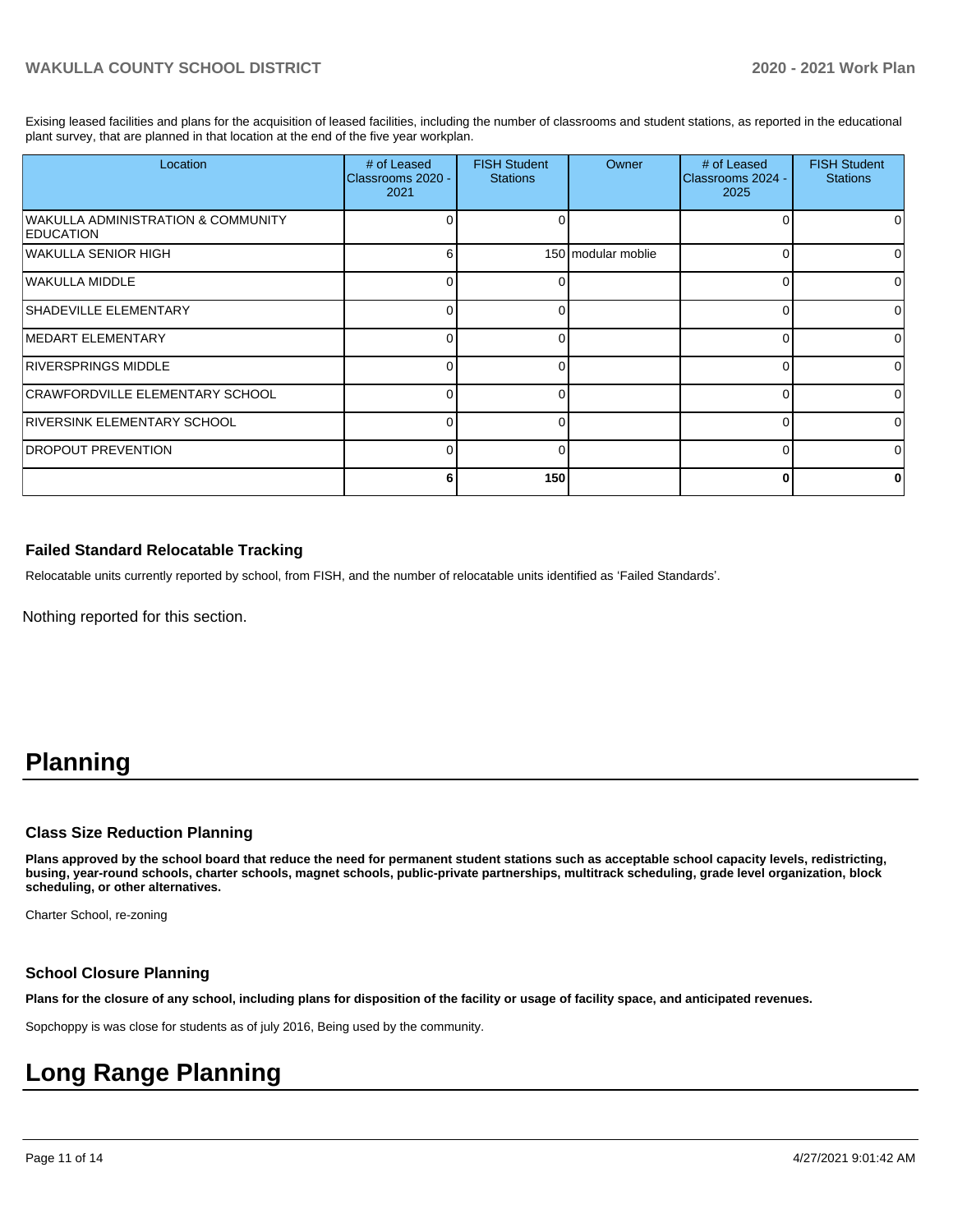#### **Ten-Year Maintenance**

District projects and locations regarding the projected need for major renovation, repair, and maintenance projects within the district in years 6-10 beyond the projects plans detailed in the five years covered by the work plan.

Nothing reported for this section.

#### **Ten-Year Capacity**

Schedule of capital outlay projects projected to ensure the availability of satisfactory student stations for the projected student enrollment in K-12 programs for the future 5 years beyond the 5-year district facilities work program.

Nothing reported for this section.

#### **Ten-Year Planned Utilization**

Schedule of planned capital outlay projects identifying the standard grade groupings, capacities, and planned utilization rates of future educational facilities of the district for both permanent and relocatable facilities.

| <b>Grade Level Projections</b>  | <b>FISH</b><br><b>Student</b><br><b>Stations</b> | Actual 2019 -<br><b>2020 FISH</b><br>Capacity | Actual<br>$2019 -$<br>2020<br><b>COFTE</b> | Actual 2019 - 2020<br><b>Utilization</b> | Actual 2020 - 2021 / 2029 - 2030 new<br>Student Capacity to be added/removed | Projected 2029<br>2030 COFTE | Projected 2029 -<br>2030 Utilization |
|---------------------------------|--------------------------------------------------|-----------------------------------------------|--------------------------------------------|------------------------------------------|------------------------------------------------------------------------------|------------------------------|--------------------------------------|
| Elementary - District<br>Totals | 2.768                                            | 2,768                                         | 2,100.35                                   | 75.87 %                                  |                                                                              | 2,449                        | 88.48%                               |
| Middle - District Totals        | 1.558                                            | 1.401                                         | 099.09.                                    | 78.44 %                                  |                                                                              | 1.168                        | 83.37 %                              |
| High - District Totals          | 1.581                                            | 1.501                                         | .415.24                                    | 94.27 %                                  |                                                                              | 1.469                        | 97.87 %                              |
| Other - ESE, etc                | 238                                              | 127                                           | 185.69                                     | 146.46 %                                 |                                                                              |                              | 0.00%                                |
|                                 | 6,145                                            | 5,797                                         | 4.800.37                                   | 82.81 %                                  |                                                                              | 5,086                        | 87.74 %                              |

**Combination schools are included with the middle schools for student stations, capacity, COFTE and utilization purposes because these facilities all have a 90% utilization factor. Use this space to explain or define the grade groupings for combination schools.** 

No comments to report.

## **Ten-Year Infrastructure Planning**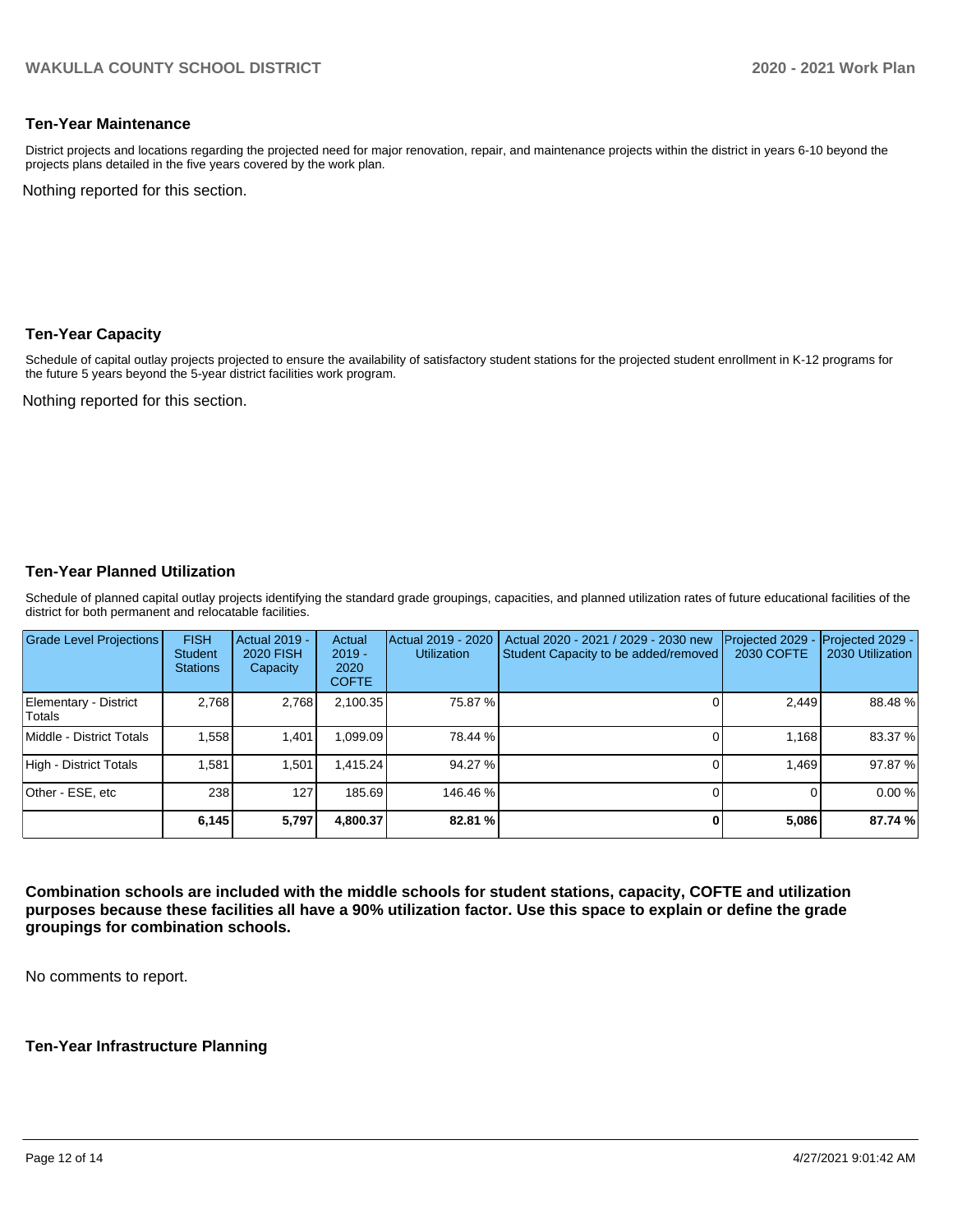#### **Proposed Location of Planned New, Remodeled, or New Additions to Facilities in 06 thru 10 out years (Section 28).**

Nothing reported for this section.

Plans for closure of any school, including plans for disposition of the facility or usage of facility space, and anticipated revenues in the 06 thru 10 out **years (Section 29).**

Nothing reported for this section.

#### **Twenty-Year Maintenance**

District projects and locations regarding the projected need for major renovation, repair, and maintenance projects within the district in years 11-20 beyond the projects plans detailed in the five years covered by the work plan.

Nothing reported for this section.

#### **Twenty-Year Capacity**

Schedule of capital outlay projects projected to ensure the availability of satisfactory student stations for the projected student enrollment in K-12 programs for the future 11-20 years beyond the 5-year district facilities work program.

Nothing reported for this section.

#### **Twenty-Year Planned Utilization**

Schedule of planned capital outlay projects identifying the standard grade groupings, capacities, and planned utilization rates of future educational facilities of the district for both permanent and relocatable facilities.

| <b>Grade Level Projections</b>   | <b>FISH</b><br><b>Student</b><br><b>Stations</b> | <b>Actual 2019 -</b><br><b>2020 FISH</b><br>Capacity | Actual<br>$2019 -$<br>2020<br><b>COFTE</b> | Actual 2019 - 2020<br><b>Utilization</b> | Actual 2020 - 2021 / 2039 - 2040 new<br>Student Capacity to be added/removed | Projected 2039<br><b>2040 COFTE</b> | <b>Projected 2039 -</b><br>2040 Utilization |
|----------------------------------|--------------------------------------------------|------------------------------------------------------|--------------------------------------------|------------------------------------------|------------------------------------------------------------------------------|-------------------------------------|---------------------------------------------|
| Elementary - District<br> Totals | 2.768                                            | 2,768                                                | 2,100.35                                   | 75.87 %                                  |                                                                              | 2.500                               | 90.32 %                                     |
| Middle - District Totals         | 1.558                                            | 1.401                                                | 099.09.                                    | 78.44 %                                  |                                                                              | 1.250                               | 89.22 %                                     |
| High - District Totals           | 1.581                                            | 1.501                                                | .415.24                                    | 94.27 %                                  |                                                                              | 1.600                               | 106.60%                                     |
| Other - ESE, etc                 | 238                                              | 127                                                  | 185.69                                     | 146.46 %                                 |                                                                              | 190 <sup>1</sup>                    | 149.61 %                                    |
|                                  | 6,145                                            | 5,797                                                | 4,800.37                                   | 82.81 %                                  |                                                                              | 5,540                               | 95.57 %                                     |